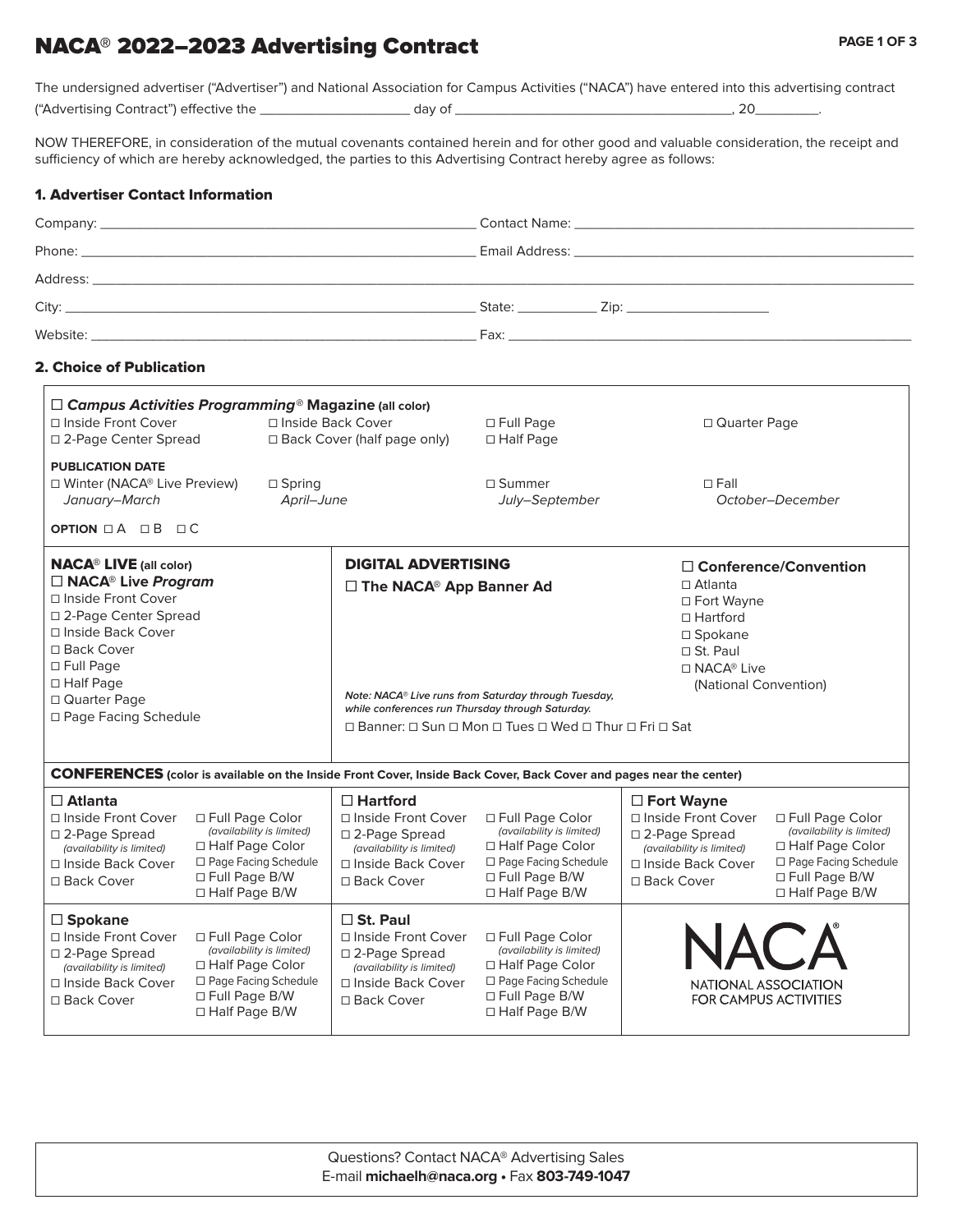Advertiser Name

## 4. 2022–2023 AD COSTS

| Campus Activities Programming® \$ |                                                                                                     | <b>On-Site and Digital Advertising</b> |                           |
|-----------------------------------|-----------------------------------------------------------------------------------------------------|----------------------------------------|---------------------------|
|                                   |                                                                                                     | NACA <sup>®</sup> App                  |                           |
| NACA <sup>®</sup> Live Program    | \$                                                                                                  |                                        |                           |
|                                   |                                                                                                     | <b>Total Cost</b>                      |                           |
| NACA Conference Programs          |                                                                                                     |                                        |                           |
| Atlanta                           | ፍ                                                                                                   | Non-Member 25% Fee                     |                           |
| Fort Wayne                        |                                                                                                     | Discount $($ $\%$ )                    |                           |
| Hartford                          |                                                                                                     |                                        |                           |
| Spokane                           |                                                                                                     |                                        |                           |
| St. Paul                          |                                                                                                     |                                        |                           |
|                                   |                                                                                                     | <b>TOTAL AMOUNT CHARGED</b>            |                           |
|                                   | All advertising fees charged hereunder shall be due and payable on or before ______________________ |                                        | the "Art Due Date")<br>20 |

**\$100 cancellation fee will be charged for all digital ads cancelled after receiving a signed contract**

#### PAYMENT

Please contact Angela Andrews, NACA's finance & accounting coordinator, with your credit card payment information at 803-217-3476.

## 5. 2022–2023 AD DEADLINES

| <b>Campus Activities Programming® Magazine</b>                                       |                        |                        | <b>NACA<sup>®</sup> Event Publications</b>              |                                                 |                        |
|--------------------------------------------------------------------------------------|------------------------|------------------------|---------------------------------------------------------|-------------------------------------------------|------------------------|
| Issue                                                                                | <b>Ad Contract Due</b> | <b>Art/Payment Due</b> | <b>Publication</b>                                      | <b>Ad Contract Due</b>                          | <b>Art/Payment Due</b> |
| <b>Fall 2022</b>                                                                     | July 1, 2022           | July 8, 2022           | 2023 NACA <sup>®</sup> Live national convention Program |                                                 |                        |
| Winter 2022                                                                          | Oct. 3. 2022           | Oct. 10, 2022          |                                                         | Dec. 9, 2022                                    | Dec. 16, 2022          |
| Spring 2023                                                                          | Jan. 9, 2023           | Jan. 16, 2023          |                                                         | 2022-2023 NACA <sup>®</sup> Conference Programs |                        |
| Summer 2023                                                                          | April 3, 2023          | April 10, 2023         | Atlanta                                                 | 8/5/2022                                        | 8/12/2022              |
|                                                                                      |                        |                        | Fort Wayne                                              | 8/19/2022                                       | 8/26/2022              |
| <b>Digital Advertising</b>                                                           |                        |                        | Hartford                                                | 8/26/2022                                       | 9/2/2022               |
| <b>School E-newsletters</b><br>Submit the Monday before e-newsletter is distributed. |                        |                        | Spokane                                                 | 9/16/2022                                       | 9/23/2022              |
| <b>NACA® App</b>                                                                     |                        |                        | St. Paul                                                | 2/3/2023                                        | 2/10/2023              |

#### **NACA® App**

Submit three weeks prior to the first day of of the event.

#### OFFICE USE ONLY

Questions? Contact NACA® Advertising Sales E-mail **michaelh@naca.org •** Fax **803-749-1047**

\_\_\_\_\_\_\_\_\_\_\_\_\_\_\_\_\_\_\_\_\_\_\_\_\_\_\_\_\_\_\_\_\_\_\_\_\_\_\_\_\_\_\_\_\_\_\_\_\_\_\_\_\_\_\_\_\_\_\_\_\_\_\_\_\_\_\_\_\_\_\_\_\_\_\_\_\_\_\_\_\_\_\_\_\_\_\_\_\_\_\_\_\_\_\_\_\_\_\_\_\_\_\_\_\_\_\_\_

\_\_\_\_\_\_\_\_\_\_\_\_\_\_\_\_\_\_\_\_\_\_\_\_\_\_\_\_\_\_\_\_\_\_\_\_\_\_\_\_\_\_\_\_\_\_\_\_\_\_\_\_\_\_\_\_\_\_\_\_\_\_\_\_\_\_\_\_\_\_\_\_\_\_\_\_\_\_\_\_\_\_\_\_\_\_\_\_\_\_\_\_\_\_\_\_\_\_\_\_\_\_\_\_\_\_\_\_

\_\_\_\_\_\_\_\_\_\_\_\_\_\_\_\_\_\_\_\_\_\_\_\_\_\_\_\_\_\_\_\_\_\_\_\_\_\_\_\_\_\_\_\_\_\_\_\_\_\_\_\_\_\_\_\_\_\_\_\_\_\_\_\_\_\_\_\_\_\_\_\_\_\_\_\_\_\_\_\_\_\_\_\_\_\_\_\_\_\_\_\_\_\_\_\_\_\_\_\_\_\_\_\_\_\_\_\_